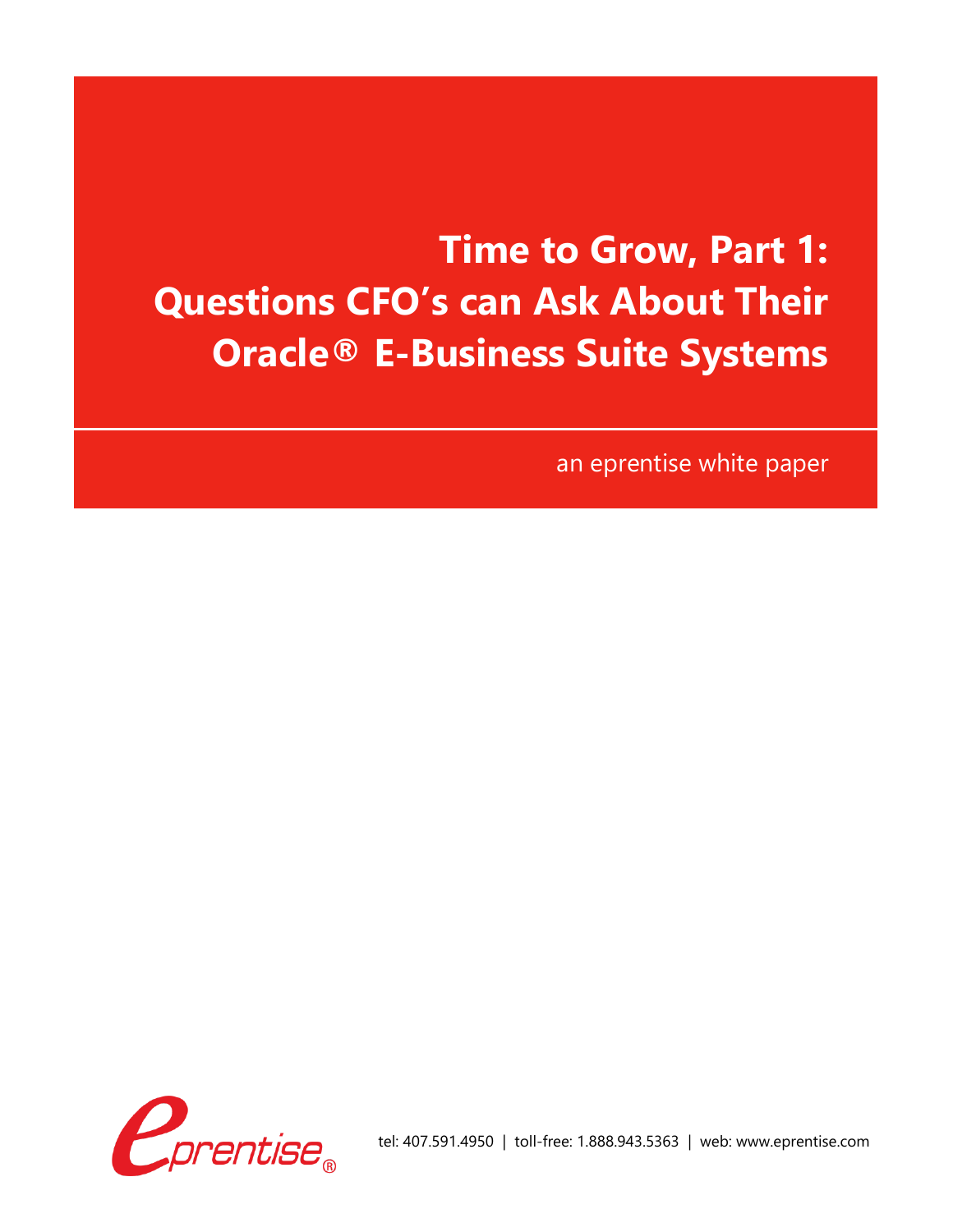Time to Grow, Part 1: Questions CFO's can Ask About Their Oracle® E-Business Suite Systems

Author: Helene Abrams www.eprentise.com

*© 2022 eprentise, LLC. All rights reserved.*

*eprentise, FlexField Express and FlexField are registered trademarks of eprentise, LLC.*

*Oracle is a registered trademark of Oracle Corporation. All other company or product names are used for identification only and may be trademarks of their respective owners.*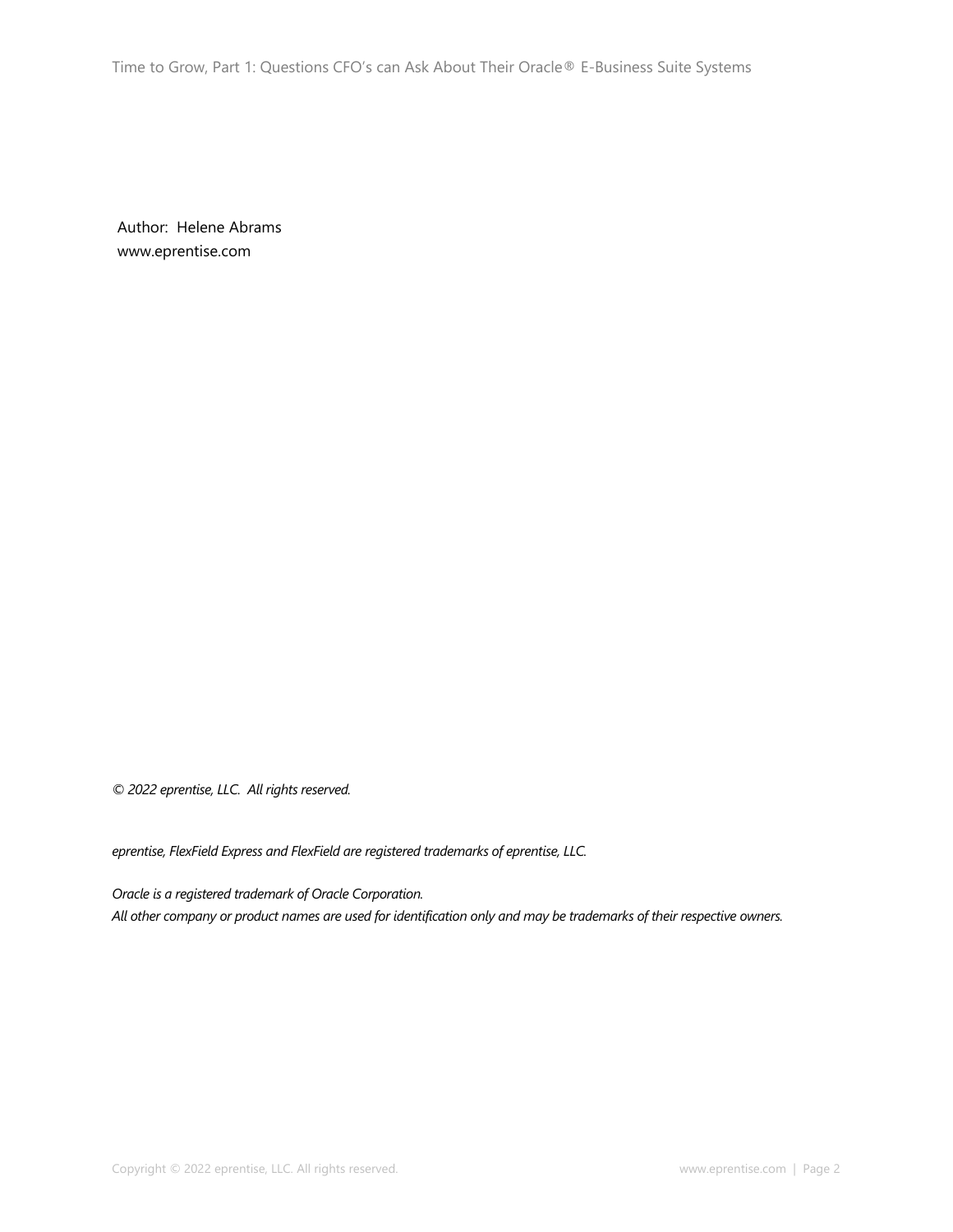The economy has begun to show signs of recovery. Companies are reporting stronger earnings. Except for what might have been a technical or systemic anomaly, stock indices are on the rise. Unemployment claims are dropping and jobs are slowly being created. Companies that have been hanging on to cash are in a good position to spend it on deals or to hire back workers. In other words, the economy is positioned for growth.

To grow and take advantage of new market opportunities, companies will refocus their resources on expanding revenue and increasing production capacity.

Where territory managers may have been operating with smaller sales teams serving a retrenched customer base, they will now begin to add headcount. As the supply lines begin to flow smoothly again, factories will reopen shuttered production lines (some already have) and bring back idled workers. Backoffice cost centers, however, will not add to headcount as quickly. Companies will assume that scaled down back-office teams have achieved optimum productivity, that they can therefore stay at reduced levels for the foreseeable future, and that they will scale easily once there is no risk that the recovery will stall again with the next COVID-19 wave.

But organizations may still have an opportunity to further improve the productivity of back-office operations, particularly those that rely on their ERP systems. Rather than simply assuming that they have been running at optimal levels (doing more with less since the economic crisis started), CFO's and CIO's can assess the efficiency of their back office operations by asking a few straightforward questions. The answers to the following questions will give organizations a basis against which they can further develop productivity improvement plans.

## **Number of Different ERP Instances**

- 1. How many instances do finance, accounting, payables, receivables, and purchasing teams log into?
- 2. How many instances are sources of data for financial reports?
- 3. How many instances store customer data?
- 4. How many instances store supplier data?
- 5. How many instances do your IT teams manage? Count all instances including training, development, test, staging, backup, archive, and production instances in each location.

Multiple instances translate into redundancies that add costs to staff for managing and using the system as well as the costs of hardware, software licenses, and the energy to operate them. By simply counting the number of instances, CFO's and CIO's can intuitively determine if they have an opportunity to reduce costs by migrating to a single instance and establishing shared services centers for each of the related operations.

Even consolidating just two instances can translate into significant cost savings. Consider the overhead and opportunity costs of licenses for the additional development, test, staging, backup, archive, and production instances, the hardware, the energy costs, and the IT staff required to manage the second system in a second location. One global organization saved over 80% in licensing fees alone by consolidating three Oracle® EBS production instances. The massive cost savings were re-directed to other high priority value-added projects.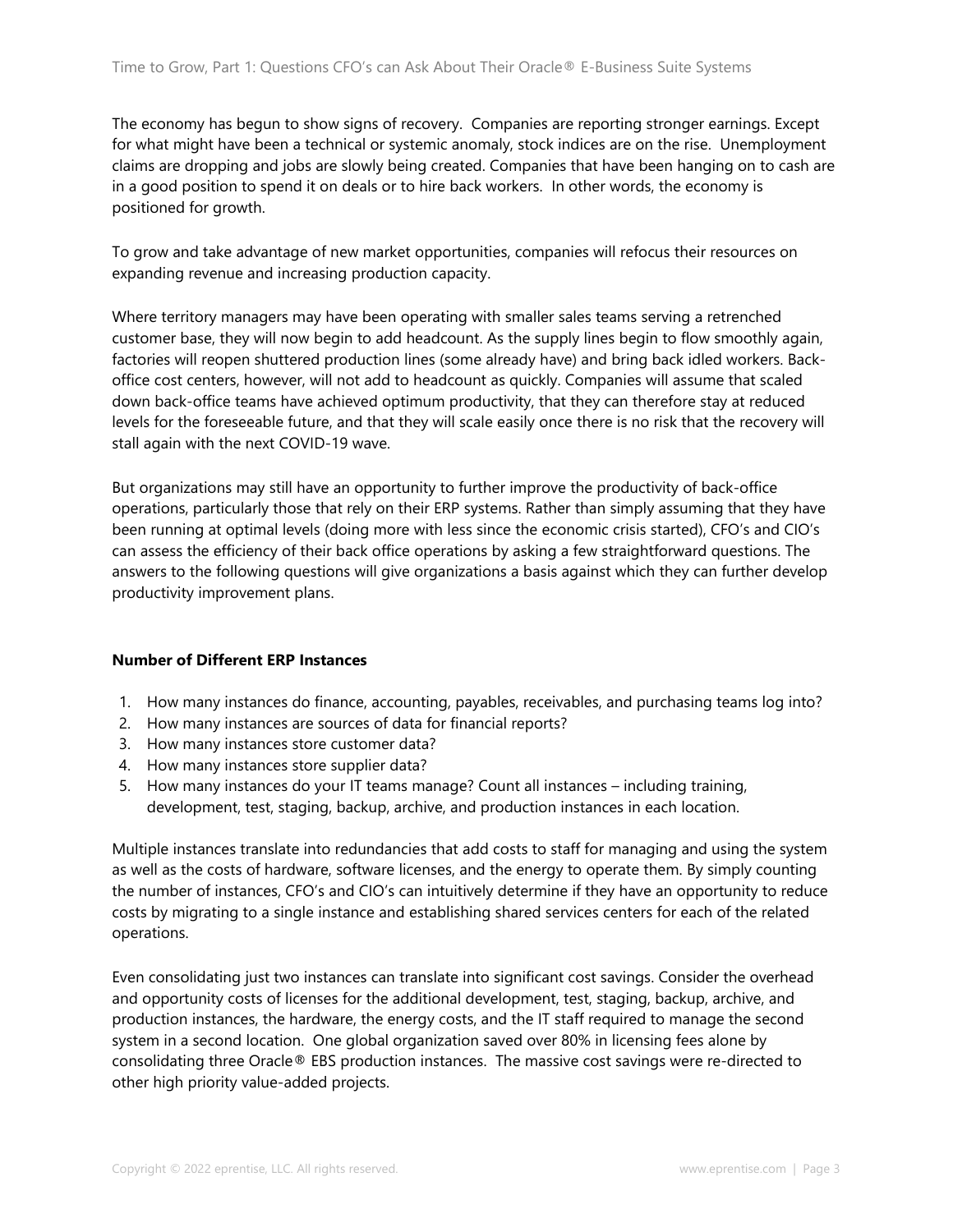# **Closing the books**

- 1. How long does it take to close the books each month? Each quarter? At the end of the year?
- 2. How many off-line spreadsheets are used to create period-end reports?
- 3. Can internal customers go online and create their own reports, or do IT teams still need to gather and analyze data for internal customers?

Finance gurus have extolled the virtues of a continuous close for years both because of the consequent operational efficiencies, a bottom-line advantage, and because of the speed with which financial information can be disseminated to management – a competitive advantage. But some organizations resist this best practice, preferring to rely instead on the tried-and-true offline spreadsheets they are familiar with, despite their inherent risk of errors (contained in 19% of all spreadsheets according to some studies), because they are simply more comfortable using them. The comfort level is well and good, but the prevalence of spreadsheets can indicate a significant level of inefficiency, something boards and investors should question if the earnings call happened more than one month after the close of the quarter.

Management requires timely information as much as quality information to make the right decisions. If managers cannot create their own reports or must wait for reports to be generated by finance teams because data resides in disparate systems or needs to be somehow massaged before it is usable, then this is yet another indication of process inefficiency and room for internal improvement.

# **Task duplication**

- 1. How many finance teams do the same type of work in different business or operating units?
- 2. How many accounting teams?
- 3. How many purchasing teams?
- 4. How many receivables teams?
- 5. How many payables teams?

Wherever there are task duplication issues there are also likely to be organizational silos and therefore room for improving productivity and reducing costs. It's one thing to have reduced headcount during the economic slowdown. It's another matter altogether to consolidate silo'd teams and change entrenched business practices that may be more politically oriented than business oriented. Boards and investors, therefore, should investigate the overall organizational structure and challenge management to justify the lack of shared services when separate operating units exist.

### **Were there any recent acquisitions?**

It almost goes without saying that if there were any recent acquisitions or divestures there may also be room for improving productivity, most likely uncovered during due diligence. For example, if IT teams participated in the due diligence process, then any potential IT-driven consolidation may be underway. Or it may have been shelved for some future time when the dust settles. Bearing in mind the opportunity